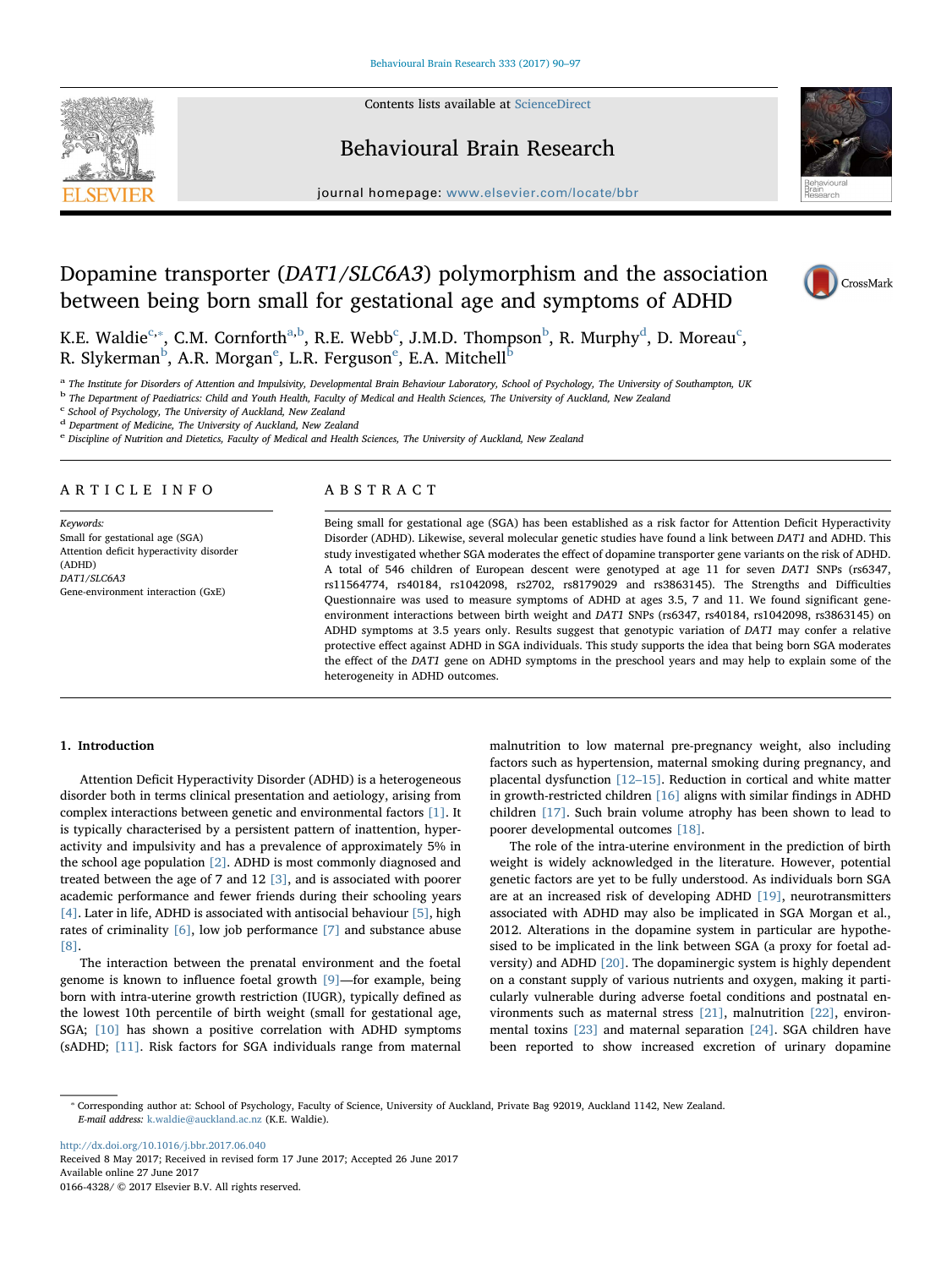compared with appropriate for gestational age (AGA) children [\[25\]](#page-6-21). Dopamine dysfunction is supported further by mouse models of IUGR (via early protein restriction), indicating changes in dopamine distributions and behavioural abnormalities [\[26\].](#page-6-22)

The dopamine transporter (DAT) is involved in the termination of neurotransmission via the reuptake of dopamine from the synaptic cleft [\[27\]](#page-6-23). Changes in the density of DAT at the synapse can directly influence the amount of dopamine actively available in neurotransmission [\[28\]](#page-6-24). Imbalances in DAT density in ADHD individuals indicate the possible involvement of genetic alterations in the dopamine transporter gene (SLC6A3DAT1; [\[29,82\]](#page-6-25)). Sequence analysis of the 3′UTR of this gene revealed a variable number of tandem repeat (VNTR) polymorphisms with a 40-bp unit repeat length, ranging from 3 to 11 repeats [\[30\]](#page-6-26). In humans, the 9R and 10R are most common [\[31\].](#page-6-27) DAT1, specifically a 40-bp variable number tandem repeat (VNTR) in the untranslated region (3′UTR), was the first gene to be examined in ADHD candidate gene association studies [\[32\]](#page-6-28), and some studies have reported a significant association between the DAT1 VNTR and ADHD (e.g., [\[33,34\].](#page-6-29)

The 10R has been associated with reduced verbal inhibition [\[35\]](#page-6-30) and higher impulse errors [\[36\]](#page-6-31). It has also been suggested that these polymorphisms may have a developmental stage-specific effect on cognition and behaviour, with 10R associated with higher risk at childhood and 9R at adulthood [\[37\].](#page-6-32) The 10R allele has also been found to increase risk with specific haplotypes and environmental situations [\[38\]](#page-6-33), suggesting potential dopamine gene-environment interactions. Other research suggests that DAT1 variants may be associated with processes such as aversion delay rather than cognitive performance [\[39\]](#page-6-34). However, due to the inconsistencies between studies, much remains unknown about the complex mechanisms surrounding DAT1 throughout development [\[40\].](#page-6-35)

Although the analysis of DAT1 SNPs (single nucleotide polymorphisms) has been promising over the years with ADHD, the effect sizes found remain small [41–[43\]](#page-6-36). There have also been failures to replicate these findings [\[44\].](#page-6-37) As such, there has been a shift in focus within the literature to look at gene x environment interactions (GxE; genotypic changes dependent on specific environmental exposures; [\[45,46\].](#page-6-38) With regard to ADHD, a number of studies have reported GxE interactions for the DAT1 40-bp VNTR located in the 3′UTR. The majority of these studies found that the 10R allele conferred increased risk for ADHD when exposed to prenatal smoke [\[47,48\],](#page-7-0) psychosocial adversity [\[49\]](#page-7-1), low parental expressed emotion [\[50\]](#page-7-2), institutionalised deprivation [\[51\]](#page-7-3) and maltreatment in girls [\[52\].](#page-7-4) Despite this, little is known on how exposure to a suboptimal environment could influence susceptible dopamine variants.

Commonly, investigations into how environmental factors moderate the effects of genes have focussed on increased vulnerability to environmental adversity in individuals with a certain genetic make-up. Belsky and Pluess [\[53\]](#page-7-5) proposed a theory that extends this classic diathesis-stress model [\[53\]](#page-7-5). Their framework of 'differential susceptibility' proposes that individuals may be more responsive to both aversive and enriched environments [\[53,54\].](#page-7-5) Here, we test the hypothesis that prenatal adversity (as namely, SGA) moderates the effects of common DAT1 SNPs on the risk of increased symptoms of ADHD in terms of the differential susceptibility framework.

## 2. Methods

#### 2.1. Participants

This study was part of the Auckland Birth weight Collaborative (ABC) study, which has been described in detail previously  $[15]$ . Participants were singleton infants born full term (37 or more completed weeks of gestation) in the Auckland and Waitamata District Health Boards, between 16 October 1995 and 30 November 1997. Approximately half of the infants ( $N = 844$ ) were SGA with birth weights equal to or below the sex-specific tenth percentile for gestation, and the remainder ( $N = 870$ ) were a random sample of infants born appropriate for gestational age (AGA) [\[10\]](#page-6-9). Infants were excluded from the study if they were not born in a designated study region, were from multiple births or had congenital abnormalities likely to affect subsequent growth or development. Gestational age was estimated using the date of the last menstrual period, where it was available and was within two weeks of the best clinical estimate of gestational age at birth; otherwise the best clinical estimate was used.

Data were collected at five phases: birth, 1 year, 3.5 years, 7 years, and 11 years. Extensive psychological, developmental, social and physical data have been collected on children and their families at all phases. Due to the differential response rates amongst ethnic groups at earlier phases, this study has been restricted to New Zealand European mothers and their infants ( $N = 871$  at birth).

The study received ethical approval from the Northern Regional Ethics Committee. Signed consent to take part in each phase of the study was obtained. Parents gave consent for the extraction of their child's DNA at age 11 years. Assent was provided by all children.

#### 2.2. Symptoms of ADHD

sADHD were measured at ages 3.5, 7 and 11 years using hyperactivity – inattention subscale of the parent format of the Strengths and Difficulties Questionnaire (SDQ) [\[55\].](#page-7-6) Compared with other child behaviour rating scales, the SDQ is considered to be a brief measure of child behaviour which inquires about 25 positive and negative emotional and behavioural attributes. Each child is given a score on 5 subscales, each consisting of 5 items. The subscales relate to difficulties in conduct, emotion, hyperactivity-inattention, peer group relationships and pro-social behaviour. Each item is scored on a 3 point Likert scale ( $0 = \text{`not true'}, 1 = \text{`somewhat true' and } 2 = \text{`certainly true'}.$ The total scores for each subscale were calculated by summing scores on their respective items. The hyperactivity-inattention subscale consisted of the following items: 'restless, overactive, cannot stay still for long', 'constantly fidgeting or squirming', 'easily distracted, concentration wanders', 'can stop and think things out before acting' and 'sees tasks through to the end, good attention span' (score range =  $0-10$ ). The SDQ has a test-retest stability of 0.62 after 4–6 months, and the internal consistencies of the subscales range from 0.62 to 0.75 [\[55\]](#page-7-6).

#### 2.3. Socio-economic status (SES) adversity

In order to control for differences in social background, we created an index of socio-economic adversity. This included the following measures: parental recent paid employment/income (based on the Elley Irving Index; [\[56\]](#page-7-7), maternal school leaving age, and maternal age at the time of the child's birth. These three variables were summed to create a total index of SES adversity (with a range of 0–6). The total index of SES adversity was used as a continuous covariate measure in all analyses.

## 2.4. Genotyping

At the 11 year assessment, a total of 546 participants consented to collection of peripheral blood (n = 397) or a buccal swab (n = 149) for DNA extraction and genotyping. Of these, 227 samples were from SGA children and 319 were from appropriate for gestational age (AGA) children. DNA was extracted from the blood/buccal samples using Qiagen's DNA extraction kit, following the manufacturer's instructions.

Genotyping was performed with the MassARRAY and iPlex systems of the Sequenom genotyping platform (Sequenom, San Diego, CA), which uses the MALDI-TOF primer extension assay [\[57,58\]](#page-7-8), according to the manufacturers' recommendations. Assays were optimised in 24 samples consisting of 20 reference Centre d'Etude du Polymorphisme Humain (CEPH) samples and 4 blanks.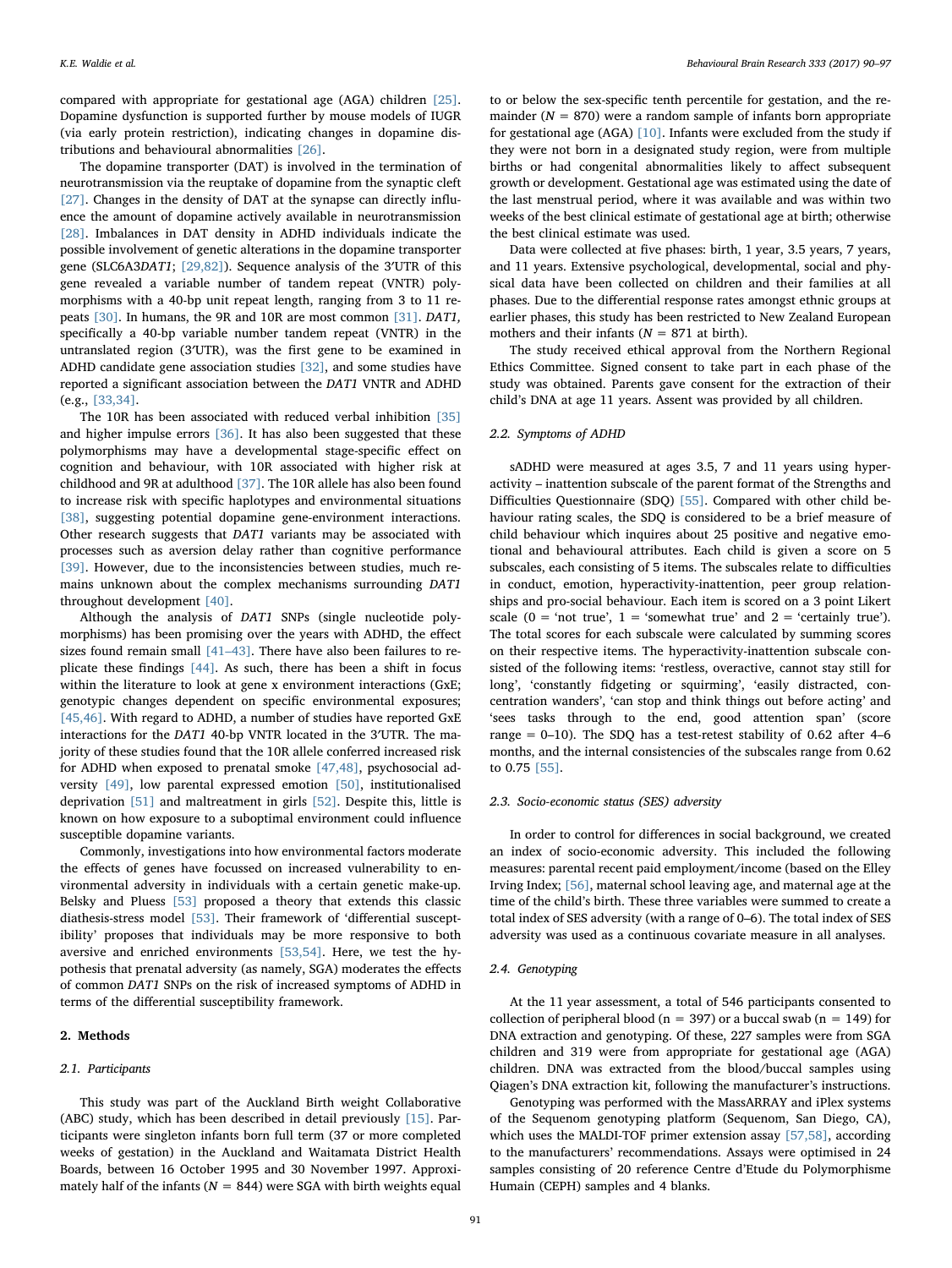<span id="page-2-0"></span>

Fig. 1. LD plot for 7 SNPs of the DAT1 gene.  $r^2$  is used to indicate whether SNPs are in LD and is shown in the region where the SNPs diagonally intersect. High  $r^2$  ( $r^2 > 0.80$ ) are provided in bright red boxes and indicate SNPs that are in LD. (For interpretation of the references to colour in this figure legend, the reader is referred to the web version of this article.)

All sample plates contained cases, controls, blanks, CEPH and duplicate samples. Quality control measures included independent double genotyping, blind to sample identity and blind to the other caller, and where available comparison of our CEPH genotypes to those in the HapMap [\(www.hapmap.org](http://www.hapmap.org)).

SNPs examined in this study were identified using the National Center for Biotechnology Information SNP database ([http://www.ncbi.](http://www.ncbi.nlm.nih.gov/snp) [nlm.nih.gov/snp](http://www.ncbi.nlm.nih.gov/snp)). Departure from Hardy Weinberg Equilibrium (HWE) was tested using a chi square goodness-of-fit test. There were no significant HWE deviations in either the SGA or AGA groups.

A linkage disequilibrium (LD) test of the SNPs on DAT1 found that rs1042098, rs11564774 and rs3863145 to be high in LD ( $r^2 > 0.80$ ; see [Fig. 1](#page-2-0)). As such, the results of these SNPs should not be considered independent of each other. Of those children with ADHD scores, 529 had genotype data for rs1042098, 502 had data for rs3863145 and 533 had data for rs11564774.

#### 2.5. Statistical analyses

The interaction between SNP and birth weight on sADHD at ages 3.5, 7 and 11 years was examined using Analysis of Covariance (ANCOVA) in SAS (version 9.3) and SPSS (version 22). SES adversity index and sex were covariates in all analyses. The repeated option of the proc mixed statement in SAS was used to examine all seven DAT1 SNPs longitudinally (ages 3.5, 7 and 11). To investigate the findings further, separate ANCOVA's were conducted for each phase (age 3.5, 7 and 11) for each DAT1 SNP in SPSS. Post hoc comparisons were examined using Bonferroni corrections to the alpha level.

An index of genotypic susceptibly was created, which combined the effects of each of the four SNPs (rs1042098, rs40184, rs6347, rs3863145) with significant interactions at age 3.5 years. Those with the dominant genotype (major homozygous genotype + heterozygous genotype) were given a score of 0 while those with the susceptibility genotype (minor homozygous genotype) were given a score of 1. The groups were collapsed into the following categories: (1) 0 susceptibility genotype; (2) 1 susceptibility genotype; and (3) 2 or more susceptibility genotypes. The majority of observations were for children with 0 susceptibility genotype ( $n = 292, 77%$ ), followed by those with 1 susceptibility genotype ( $n = 57, 15\%$ ) and fewer children with 2 or more susceptibility genotypes ( $n = 30, 8\%$ ) at age 3.5 years.

## 3. Results

Of the 546 children who provided samples for DNA extraction at the age 11 assessment, complete SDQ scores were available for 437 (80%) children at the 3.5 year assessment, 490 (90%) at the 7 year assessment, and 540 (99%) at the 11 year follow up assessment. Overall, 414 children had complete sADHD information at all phases of the study (3.5 years, 7 years and 11 years).

The repeated option of the proc mixed statement revealed significant main effects of age for all seven DAT1 SNPs, showing that mean ADHD scores decreased between the ages 3.5–11 years. A significant main effect was found for rs40184 only, showing higher ADHD scores for the G carriers ( $M = 3.21$ ,  $SE = 0.01$ ) than the minor homozygote A carriers (M = 2.69, SE = 0.022,  $F_{(1,373)} = 4.55$ , p = 0.034). A significant interaction between age and SGA status for rs40184 was found  $(F_{(1.90,710,14)} = 5.45, p = 0.005)$  as well as a significant age by SGA status by SNP interaction ( $F_{(1.90,710.14)} = 4.11$ ,  $p = 0.018$ ).

Within the group analysis (SGA individuals only) showed that ADHD scores for G allele carriers ( $M = 3.73$ ,  $SE = 0.18$ ) were higher in comparison to A allele carriers ( $M = 2.60$ ,  $SE = 0.41$ ,  $F_{(1,158)} = 6.49$ ,  $p = 0.012$ ). Furthermore, between group (SGA vs. AGA) comparison (simple effects tests on the significant 3-way interaction: see [Fig. 2\)](#page-2-1) revealed that the those carrying AA genotype in the SGA group

<span id="page-2-1"></span>

Fig. 2. Interaction between DAT1 rs40184 and birth weight status on sADHD at ages 3.5, 7 and 11 years. SGA = small for gestational age, AGA = appropriate for gestational age, sADHD taken from hyperactivity subscale of SDQ. All analyses adjusted for gender and SES. \*p < 0.05.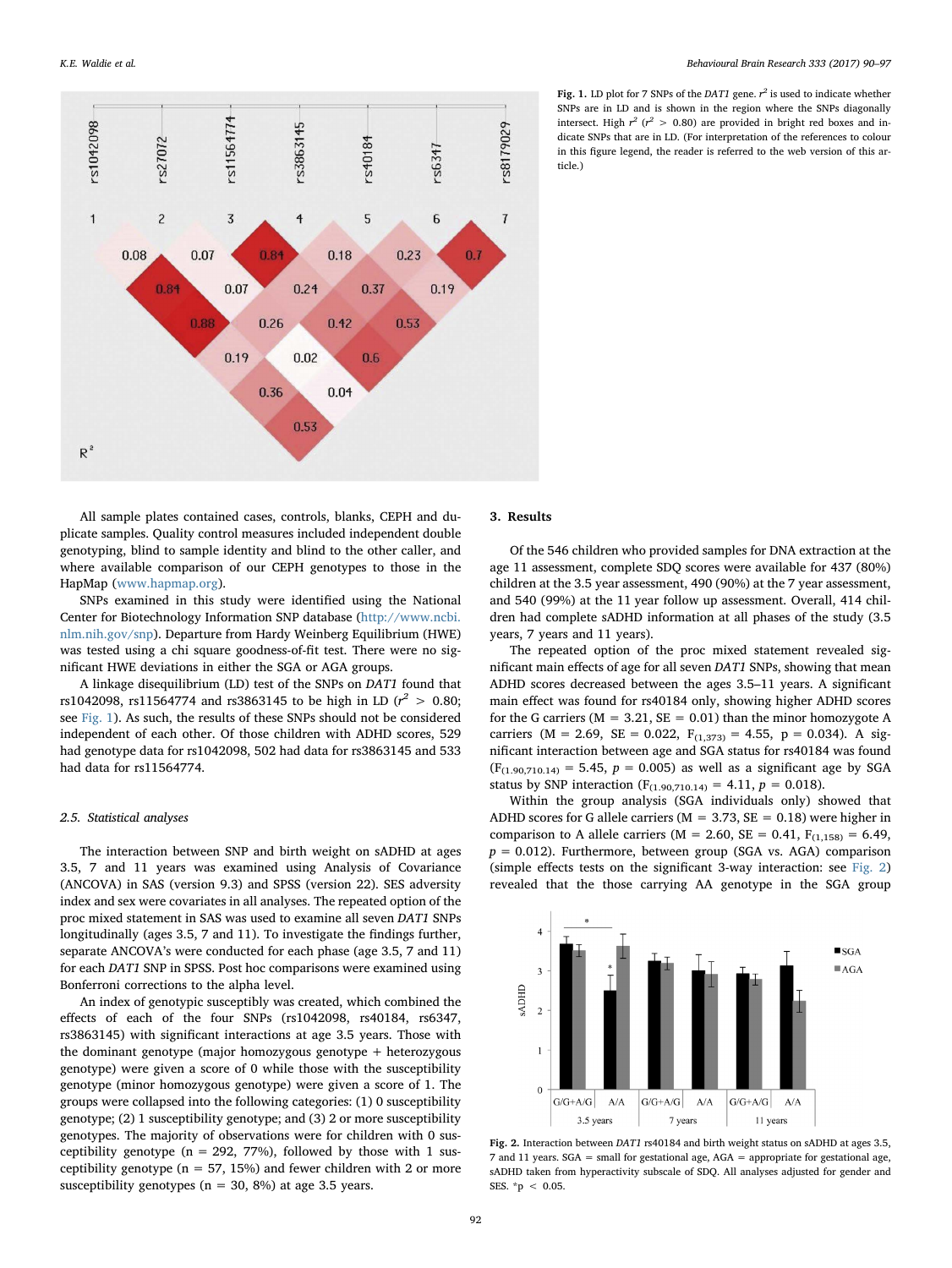#### <span id="page-3-0"></span>Table 1

Adjusted estimated marginal (EM) means and standard errors for the ANCOVA of DAT1 SNP and birth weight status interaction on sADHD at age 3.5.

|            |            | Group 1           |               | Group 2 |              | Interaction |
|------------|------------|-------------------|---------------|---------|--------------|-------------|
| <b>SNP</b> |            | N                 | EM Mean (SE)  | N       | EM Mean (SE) |             |
|            |            |                   | $A/A \pm A/G$ | G/G     |              |             |
| rs6347     | SGA        | 154               | 3.63(0.17)    | 19      | 2.53(0.48)   | $p = 0.024$ |
|            | AGA        | 215               | 3.51(0.14)    | 16      | 4.10(0.52)   |             |
|            |            |                   | $G/G \pm A/G$ | A/A     |              |             |
| rs8179029  | SGA        | 159               | 3.57(0.17)    | 10      | 2.87(0.66)   | $p = 0.197$ |
|            | AGA        | 215               | 3.56(0.14)    | 9       | 4.13(0.70)   |             |
|            |            |                   | $G/G \pm A/G$ | A/A     |              |             |
| rs40184    | SGA        | 141               | 3.68(0.18)    | 28      | 2.50(0.39)   | $p = 0.020$ |
|            | AGA        | 184               | 3.51(0.15)    | 45      | 3.62(0.31)   |             |
|            |            |                   | $T/T \pm C/T$ | C/C     |              |             |
| rs1042098  | SGA        | 166               | 3.52(0.17)    | 10      | 2.84(0.67)   | $p = 0.033$ |
|            | AGA        | 229               | 3.50(0.14)    | 12      | 4.80(0.61)   |             |
|            |            |                   | $G/G \pm G/C$ | C/C     |              |             |
| rs11564774 | SGA        | 170               | 3.53(0.14)    | 7       | 2.73(0.80)   | $p = 0.056$ |
|            | <b>AGA</b> | 229               | 3.52(0.14)    | 12      | 4.73 (0.64)  |             |
|            |            |                   | $C/C \pm C/T$ | T/T     |              |             |
| rs27072    | <b>SGA</b> | 167               | 3.49(0.16)    | 6       | 4.30(0.85)   | $p = 0.784$ |
|            | AGA        | 238               | 3.50(0.14)    | 4       | 4.68(1.04)   |             |
|            |            | $C/C$ $\pm$ $C/T$ |               | T/T     |              |             |
| rs3863145  | SGA        | 160               | 3.56(0.17)    | 10      | 2.83(0.66)   | $p = 0.026$ |
|            | <b>AGA</b> | 212               | 3.47(0.14)    | 13      | 4.76 (0.58)  |             |

ANCOVA model included Age, SES adversity index, a child's sex, SGA/AGA status, SNP and the interaction SGA/AGA status\*SNP\*age. SGA = small for gestational age, AGA = appropriate for gestational age, EM Mean = estimated marginal mean,  $SE = Standard Error, N = number of participants. All values adjusted for gender and SES$ adversity. Group 1 (individuals with 1 or 2 susceptibility variant). Group 2 (individuals with 0 susceptibility variants).

 $(M = 2.50, SE = 0.35)$  had significantly lower ADHD scores than those in the AGA group (M = 3.50, SE = 0.28,  $F_{(1,66)} = 4.89$ ,  $p = 0.03$ ) at age 3.5 years.

ANCOVAs were conducted separately for each remaining DAT1 SNP at each age. Presented in [Table 1](#page-3-0) are the descriptive statistics for the interaction between DAT1 SNPs, SGA status and sADHD at age 3.5, adjusted for sex and SES adversity. Analyses revealed a significant main effect of SGA status for two of the SNPs at age 3.5 (rs1042098,  $p = 0.033$ ; rs3863145,  $p = 0.026$ ) and approaching significance for another two SNPs (rs40184,  $p = 0.08$ ; rs6347,  $p = 0.051$ ), with lower ADHD scores associated with SGA and higher ADHD scores associated with AGA.

There was also a significant SGA status by SNP interaction at age 3.5 years for the following SNPs: rs1042098 ( $F_{(1,411)} = 4.56$ ,  $p = 0.033$ ); rs40184  $(F_{(1,392)} = 5.47, p = 0.02);$  rs6347  $(F_{(1,398)} = 5.16,$  $p = 0.024$ ); and rs3863145 (F<sub>(1,389)</sub> = 4.979,  $p = 0.026$ ). In the SGA group, lower ADHD scores were observed for the following genotypes: rs1042098, C/C  $(F_{(1,411)} = 4.70, p = 0.031)$ ; rs40184, A/A  $(F<sub>(1,392)</sub> = 5.12, p = 0.024);$  rs6347, G/G  $(F<sub>(1,398)</sub> = 4.91, p = 0.027);$ and rs3863145, T/T ( $F_{(1,389)} = 4.82$ ,  $p = 0.029$ ). For the AGA group, higher ADHD scores were associated with these genotypes at age 3.5.

Simple effects tests also revealed that, within the SGA group, the minor homozygote for rs40184 (A/A) and rs6347 (G/G) had lower ADHD scores than the SGA heterozygotes ( $F_{(1,392)} = 7.56$ ,  $p = 0.006$ and  $F_{(1,398)} = 4.66$ ,  $p = 0.031$  respectively). Within the AGA group, the minor homozygote for rs1042098 (C/C) and rs3863145 (T/T) had higher ADHD scores than the AGA major heterozygotes and homozygotes ( $F_{(1,411)} = 4.36$ ,  $p = 0.037$  and  $F_{(1,389)} = 4.69$ ,  $p = 0.031$  respectively). No significant interactions were found at ages 7 or 11 years (means presented in [Table 2,](#page-3-1) adjusted for sex and SES adversity).

The interaction between the genotypic susceptibility index and SGA status was examined in three ANCOVAs (one for each phase – 3.5, 7 and

#### <span id="page-3-1"></span>Table 2

Adjusted estimated marginal means and standard error (in parenthesis) for the ANCOVA of DAT 1 SNP and birth weight status on sADHD at ages 7 and 11.

|            |                   | 7 years                                   |                                   | 11 years                                  |                                  |  |
|------------|-------------------|-------------------------------------------|-----------------------------------|-------------------------------------------|----------------------------------|--|
|            |                   | $A/A + A/G$                               | G/G                               | $A/A + A/G$                               | G/G                              |  |
| rs6347     | SGA<br><b>AGA</b> | 3.32(0.18)<br>3.11(0.15)                  | 2.29(0.53)<br>3.25(0.53)          | 3.01(0.15)<br>2.66(0.13)                  | 2.44(0.49)<br>2.87(0.45)         |  |
| rs8179029  | SGA<br><b>AGA</b> | $G/G \pm A/G$<br>3.28(0.17)<br>3.11(0.15) | A/A<br>2.81 (0.73)<br>2.94 (0.73) | $G/G \pm A/G$<br>3.02(0.15)<br>2.69(0.13) | A/A<br>2.99(0.68)<br>2.93(0.62)  |  |
| rs40184    | SGA<br><b>AGA</b> | $G/G \pm A/G$<br>3.25(0.19)<br>3.19(0.16) | A/A<br>3.00(0.41)<br>2.91 (0.32)  | $G/G \pm A/G$<br>2.93(0.16)<br>2.78(0.14) | A/A<br>3.13(0.36)<br>2.23(0.28)  |  |
| rs1042098  | SGA<br><b>AGA</b> | $T/T \pm C/T$<br>3.28(0.17)<br>3.10(0.15) | C/C<br>2.75 (0.70)<br>3.94(0.62)  | $T/T \pm C/T$<br>3.02(0.15)<br>2.72(0.13) | C/C<br>2.93(0.63)<br>3.17(0.53)  |  |
| rs11564774 | SGA<br><b>AGA</b> | $G/G \pm G/C$<br>3.31(0.17)<br>3.10(0.14) | C/C<br>2.04(0.87)<br>3.79(0.64)   | $G/G \pm G/C$<br>2.69(0.13)<br>3.04(0.15) | C/C<br>3.07(0.54)<br>2.58 (0.72) |  |
| rs27072    | SGA<br><b>AGA</b> | $C/C \pm C/T$<br>3.20(0.17)<br>3.18(0.14) | T/T<br>4.43 (0.95)<br>3.41(1.16)  | $C/C \pm C/T$<br>3.00(0.15)<br>2.74(0.13) | T/T<br>3.55(0.87)<br>2.98 (0.89) |  |
| rs3863145  | SGA<br><b>AGA</b> | $C/C \pm C/T$<br>3.30(0.17)<br>3.05(0.15) | T/T<br>2.50(0.73)<br>3.63(0.60)   | $C/C \pm C/T$<br>3.00(0.15)<br>2.65(0.13) | T/T<br>3.03(0.64)<br>2.93(0.50)  |  |

ANCOVA model included Age, SES adversity index, a child's sex, SGA/AGA status, SNP and the interaction SGA/AGA status\*SNP. p values shown for SGA/AGA status and SNP interaction. SGA = small for gestational age, AGA = appropriate for gestational age, N = number of participants, sADHD measured from hyperactivity subscale of SDQ. All values adjusted for gender and SES adversity.

11). The analyses revealed a significant effect of SGA at age 3.5  $(F<sub>(1,371)</sub> = 6.78, p = 0.01)$ , showing lower ADHD scores in those born SGA ( $M = 2.98$ ,  $SE = 0.23$ ) compared to AGA ( $M = 3.82$ ,  $SE = 0.22$ ).

There was also a significant interaction between birth weight and genotypic susceptibility at age 3.5 years ( $F<sub>(2,371)</sub> = 5.41$ , p = 0.005). The results and adjusted means for this analysis are shown in [Table 3](#page-3-2) and [Fig. 3](#page-4-0). Simple effects tests revealed that individuals who have two or more susceptibility variants have significantly higher sADHD if they

#### <span id="page-3-2"></span>Table 3

Adjusted estimated marginal means and standard error (in parenthesis) for separate ANCOVA analyses at ages 3.5, 7 and 11 years for the interaction of genotypic index and birth weight status on sADHD.

|           |                    | SGA |                        | AGA |                        |             |
|-----------|--------------------|-----|------------------------|-----|------------------------|-------------|
| Age       | Genotypic<br>index | N   | <b>EM Mean</b><br>(SE) | N   | <b>EM Mean</b><br>(SE) | Interaction |
| 3.5 years |                    |     |                        |     |                        |             |
|           | $\mathbf 0$        | 127 | 3.73(0.18)             | 165 | 3.44(0.16)             | $p = 0.005$ |
|           | 1                  | 22  | 2.77(0.44)             | 35  | 3.53(0.35)             |             |
|           | $2+$               | 16  | 2.45(0.51)             | 14  | 4.51(0.55)             |             |
| 7 years   |                    |     |                        |     |                        |             |
|           | $\mathbf 0$        | 141 | 3.36(0.20)             | 187 | 3.05(0.17)             | $p = 0.418$ |
|           | 1                  | 28  | 3.15(0.44)             | 38  | 3.04 (0.38)            |             |
|           | $2+$               | 16  | 2.62(0.58)             | 17  | 3.42(0.56)             |             |
| 11 years  |                    |     |                        |     |                        |             |
|           | $\mathbf 0$        | 160 | 2.99(0.17)             | 202 | 2.78(0.15)             | $p = 0.313$ |
|           | 1                  | 29  | 2.98(0.40)             | 45  | 2.03 (0.32)            |             |
|           | $2+$               | 16  | 2.85(0.53)             | 19  | 3.05(0.49)             |             |

ANCOVA model included; SES adversity index, a child's sex, SGA/AGA status, genotypic index and the interaction  $SGA/AGA$  status\*genotypic index.  $SGA = \text{small}$  for gestational age, AGA = appropriate for gestational age, N = number of participants, EM Mean = estimated marginal mean,  $SE =$  standard error, sADHD = symptoms of attention deficit disorder measured from the hyperactivity subscale of SDQ. All values adjusted for gender and SES adversity.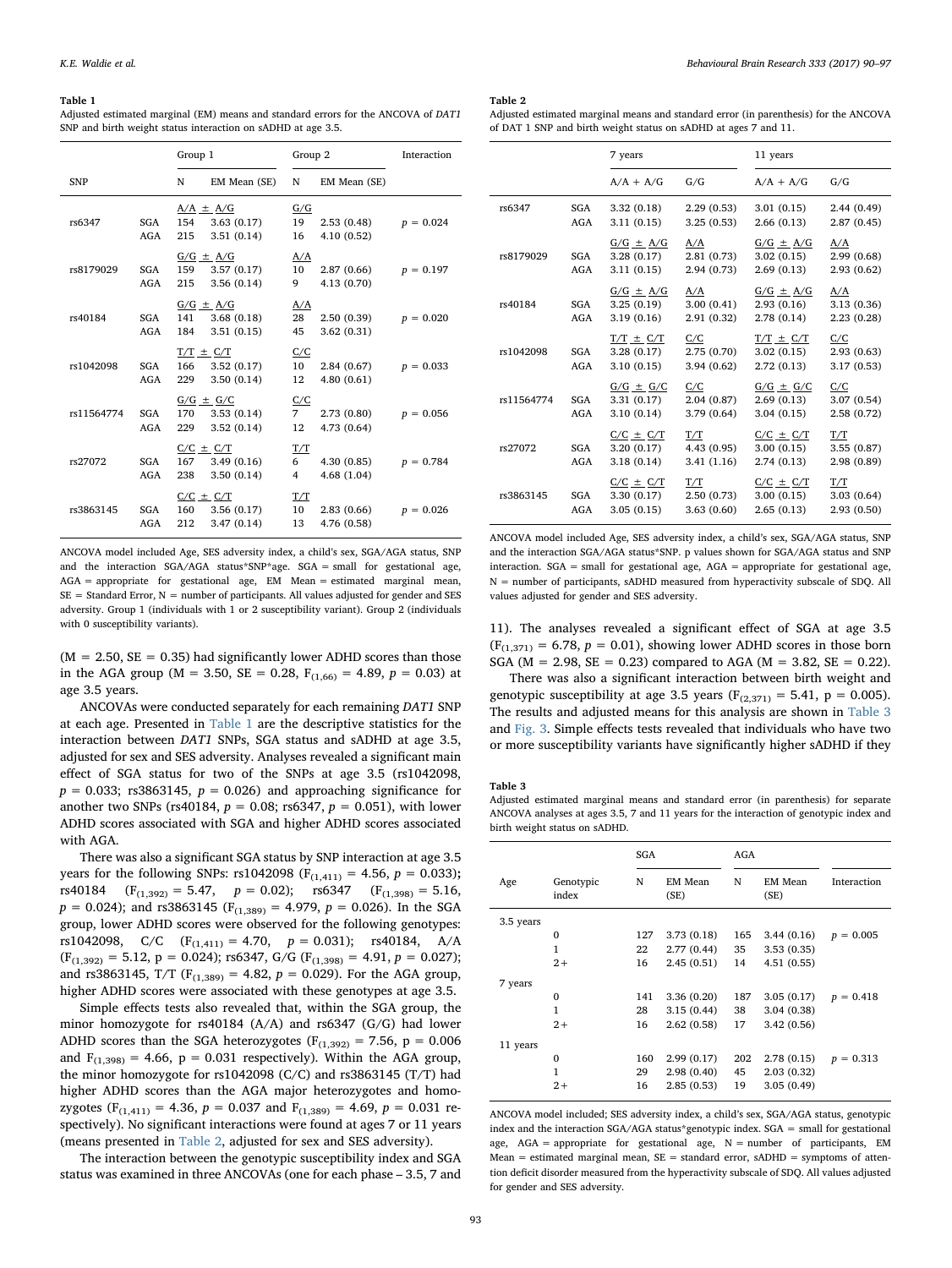<span id="page-4-0"></span>

Fig. 3. The interaction between DAT1 genotypic index and SGA/AGA status on sADHD at ages 3.5, 7 and 11 years. SGA = small for gestational age, AGA = appropriate for gestational age, genotype = number of genotypes from the genotypic index, sADHD = symptoms of attention deficit disorder measured from the hyperactivity subscale of SDQ.

are also born AGA ( $M = 4.51$ ,  $SE = 0.55$ ) than if they are born SGA  $(M = 2.45, SE = 0.51, F<sub>(1,371)</sub> = 7.53, p = 0.006).$ 

The interaction between SGA and genotypic susceptibility approached significance, whereby SGA individuals with no susceptibility alleles had higher ADHD scores ( $M = 3.73$ ,  $SE = 0.18$ ) compared to SGA individuals with two or more susceptibility alleles  $(M = 2.45,$  $SE = 0.51, p = 0.058$ . For individuals with no susceptibility alleles, no significant difference was found between SGA and AGA groups. These findings indicate that as the number of susceptibility alleles an individual increases, sADHD decrease if they were born SGA and increase if they were born AGA.

## 4. Discussion

A suboptimal prenatal environment has been linked to the onset of ADHD symptoms in childhood [\[59\].](#page-7-9) Because previous research suggests dopamine dysfunction is implicated in several developmental disorders, including ADHD [\[26\]](#page-6-22), we tested the idea that the association between particular SNPs in DAT1 and ADHD might be moderated by birth weight. Specifically, the present study investigated whether being born SGA moderates the association between SNPs in DAT1 and sADHD in early and middle childhood from a longitudinal cohort.

Nominally significant gene-environment interactions were found for four of the seven investigated SNPs at age 3.5 years: SNPs rs1042098; rs40184; rs6347; and rs3863145. The pattern of results was somewhat unexpected. There was no difference in ADHD scores between AGA and SGA groups who were heterozygotes and homozygotes for the major ADHD-risk alleles. Individuals who had the homozygote minor alleles of rs1042098 (C/C), rs40814 (A/A), rs6347 (G/G) and rs3863145 (T/T) showed lower ADHD scores within the group born SGA. Significant differences in ADHD scores within the SGA group (rs40184 and rs6347) and AGA group (rs1042098 and rs3863145) provides further support to the notion that differences in ADHD scores occur for different genotypes in light of prenatal adversity. Within the SGA group, ADHD scores were lower for the minor alleles (low-ADHD risk) compared to the heterozygotes and homozygotes for the major alleles. This contrasts with the AGA group where ADHD scores were higher for these same minor alleles. As such, the major "susceptibility" DAT1 alleles were consistent in SGA but not in AGA children.

In the current study, two SNPs were located in exons 9 and 15 (rs6347 and rs11564774), two in introns 9 and 14 (rs8179029, rs40814) and three were located in the 3′UTR (rs1042098, rs27072, rs3863145; [\[41,42,60\]](#page-6-36). Greenwood and Kelsoe [\[61\]](#page-7-10) suggest that introns 9, 12 and 14 all influence DAT1 expression, increasing genetic

expression up to 2 times. This indicates that specific combinations of polymorphisms across the gene may lead to variations in DAT1 expression [\[61\]](#page-7-10). Johnson et al. [\[62,63\]](#page-7-11) have reported that the rs6347 SNP located in exon 9 may have a functional role in allelic mRNA expression imbalance [\[22,62,63,81\]](#page-6-18). Furthermore, Greenwood et al. [\[80\]](#page-7-12) identified the A allele of DAT1 SNP rs2702 to be in linkage disequilibrium with the 6R allele of the 40 bp VNTR in the 3′UTR, associated with the reduced functional activity of the DAT gene. Conversely, Pinsonneult et al. (2011) found that DAT1 variant rs6347 influenced the DAT expression but not the 40 bp VNTR located in the 3′UTR.

Of the SNPs used in the current analysis, four have been associated with ADHD symptoms: rs40184 (G-allele); rs27072 (G-allele); rs1042098 (A-allele); and rs6347 (A-allele) [\[64,41,42,60,36,65,66\]](#page-7-13). However, there have also been failures to replicate these findings [67–[69\]](#page-7-14). This leads to the conclusion that the overall effects of this gene are small (OR =  $1.26$ ; [\[41,42\]](#page-6-36) and highly variable across populations [\[60,36\].](#page-7-15)

So why was our effects observed only at the age 3.5 assessment? Wagner et al. [\[70\]](#page-7-16) suggests that prenatal factors do not have lasting effects on behavioural outcomes later in life. Genetic overlap with other psychiatric disorders and/or age dependent epigenetic modifications could help to explain why no significant interactions were found for children aged 7 and 11 in the current study.

Overall, DNA methylation indicates one possible mechanism of how environmental influences can impact genetic expression over time. Interestingly, DNA methylation has been linked with ADHD symptoms in childhood [\[71,72\]](#page-7-17). Low DNA methylation levels at birth have been associated with increased ADHD scores in 6 year old children [\[71\]](#page-7-17). Furthermore, differences in DNA methylation in genetically identical twins and between assessments at age 5 and 10 provide evidence about how genetic expression can differ within individuals due to environmental influences over time [\[72\].](#page-7-18) These findings indicate that gene expression is not always fixed throughout childhood and how environmental influences may play a role in this change.

Our novel finding of a potentially protective effect of certain DAT1 genotypes in light of a prenatal suboptimal environment does not support our original prediction that children born SGA with certain DAT1 genotypes would show an increase in sADHD in childhood. The moderating effect of SGA on the DAT1 genotype does, however, support the hypothesis that environmental factors affecting intrauterine growth (IGUR) also influence the central dopaminergic system. As such, certain DAT1 polymorphisms in SGA individuals, may buffer the effects of prenatal adversity on dopaminergic signalling. That is, DAT1 may hinder a developmental trajectory that would have otherwise manifest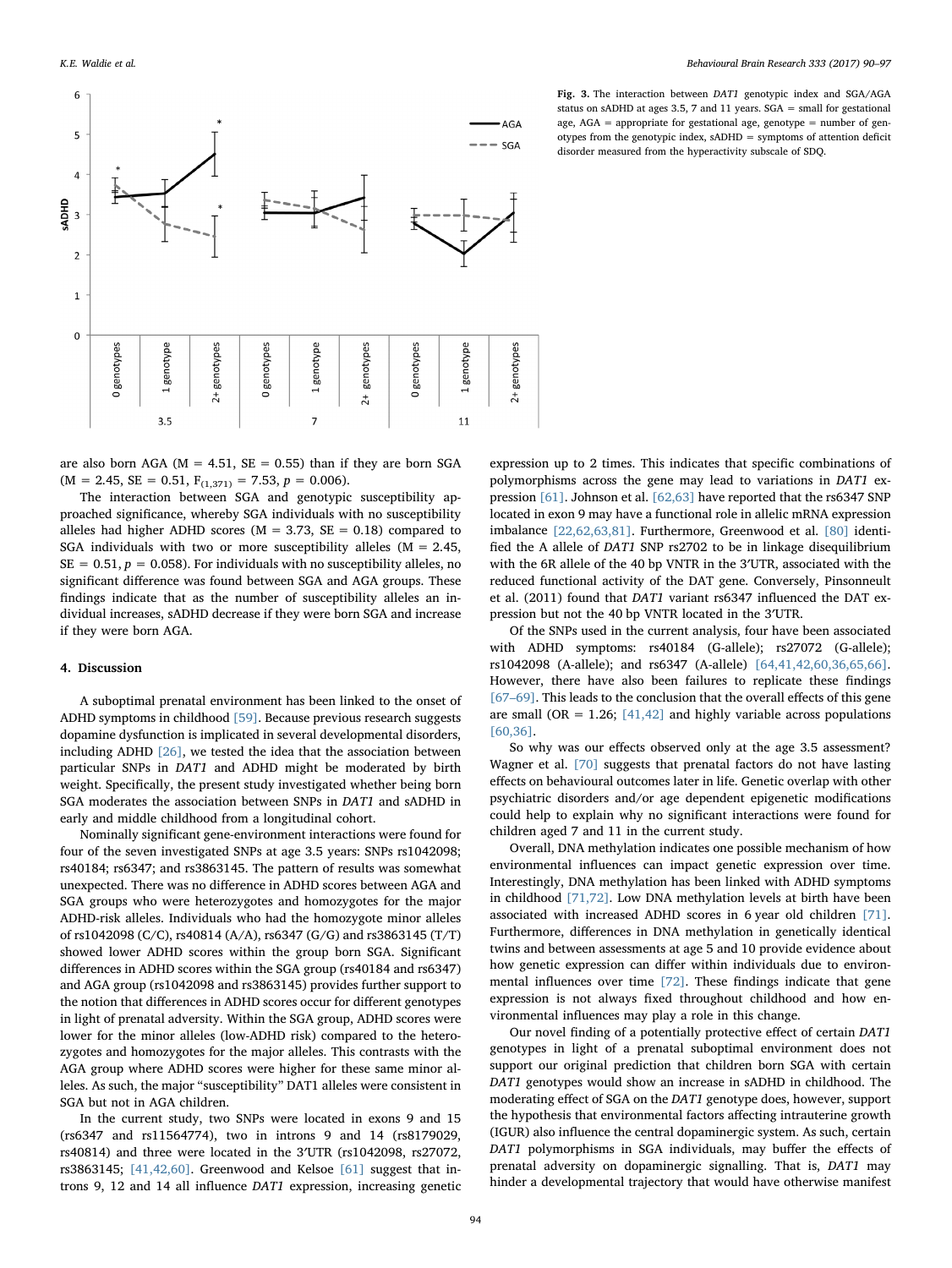#### as ADHD.

In contrast with our findings, birth weight has been found to moderate the association between angiogenic and neurotrophic SNPs on ADHD [\[73,74\]](#page-7-19). Dopaminergic SNPs, however, were not moderated by a suboptimal prenatal environment. Risk from angiogenic and neurotrophic genes were found for the minor alleles, suggesting that rare polymorphisms of these genes play an important part in ADHD development. Smith [\[73\]](#page-7-19) suggests that the risk of later ADHD symptoms for those born with restricted foetal growth could be due to prenatal ischemia/hypoxia. Further research should be conducted to investigate the extent to which exposure to a suboptimal prenatal environment moderates the interaction between genetic factors and ADHD.

Further research into different combinations of DAT1 polymorphisms and their impact on the expression of the DAT protein could reveal variants that are resilient and susceptible to exposure in a suboptimal prenatal environment. These different genotypic interactions may provide a link to the variations in phenotypic expressions observed in ADHD individuals [\[40\].](#page-6-35) However, replications with larger sample sizes are required to further understand these interactions.

As noted earlier, genetic overlap with other health disorders and ADHD (e.g., [\[75\]](#page-7-20) could modify the influence of DAT1 variants on later ADHD symptoms. For example, a study by Zhou et al. [\[66\]](#page-7-21) found a significant effect of the SNPs rs40184 (A/G) and rs2652511 (A/G) in a group of ADHD children only when comorbidity with conduct disorder (CD) was not present. Further haplotype analysis of the two SNPs revealed an over transmission of the G/G haplotype, with the A/A haplotype indicative of a moderately protective effect. The finding of a protective effect of the A/A genotype aligns with findings from the present study for the SGA group.

Comorbidities with other psychiatric health disorders were not investigated in the present study (mostly due to the relatively small sample size precluding diagnosis such as bipolar or schizophrenia); therefore, differences in genotypic susceptibility cannot be ruled out. Moreover, cormorbidity with psychiatric health problems such as bipolar and depression is low at 3.5 years of age. However, the potential genetic overlap of conduct disorder, depression and bipolar with ADHD has the potential to influence DAT1 SNPs (particularly rs40184 and rs27072) on ADHD scores for children in the present study.

In addition, differential susceptibility to prenatal glucocorticoid exposure potentially leads to variations in male and female developmental trajectories. This finding could help explain how males and females respond to later environmental adversities and provide a mechanism for the differences observed in functional impairment and comorbidity. Though sex was controlled for in the present study, sample size limitations restricted separate analyses by sex.

HPA dysregulation is thought to be associated with ADHD individuals [\[76\]](#page-7-22) and those with low birth weights [\[77\].](#page-7-23) However, the link between early foetal adversity, the programming of the HPA axis and later symptoms of ADHD is still to be determined. Furthermore, mouse models of malnutrition via IUGR (a proxy for SGA) have not only identified links with behavioural abnormalities and dopamine dysfunction but a potential gene affecting both IGUR and dopamine neuron development [\[26\].](#page-6-22) Vucetic et al. [\[26\]](#page-6-22) identified an imprinting gene Cdkn1c (highly susceptible to dysregulation in adverse environments) that was hypomethelated and overexpressed in the mouse model. This identifies another potential link between SGA, dopamine function and sADHD.

A further aim of the current study was to test whether the results aligned with the differential susceptibility framework [\[53,54\]](#page-7-5). Most studies focus on the negative "risk" genes in adverse environments (e.g. prenatal adversities, parental rearing and maltreatment). This leaves a large gap in the literature on the positive effects of this risk gene (or susceptibility gene) when in nurturing environments [\[78,54\].](#page-7-24) As an extension of the classic diathesis stress model, the differential susceptibility framework defines certain genotypes as more responsive to environmental influences. In the present analysis, the interaction between

prenatal environmental factors and certain DAT1 variants did not fully support the framework of differential susceptibility. In addition, our results suggested a reversed differential susceptibility. Individuals with the minor allele for two or more DAT1 SNPs were associated with lower ADHD scores when exposed to suboptimal prenatal environmental factors, compared to an increase in ADHD scores for those with an optimal prenatal environment. It could be speculated that if there are genotypes that are more responsive to environmental exposures there could be genotypes that are resistant to their influence. Further research is required to determine if there are other potential protective factors for those exposed to prenatal adversities.

Interestingly, a recent study found results partially supporting the differential susceptibility framework with DAT1 genotypes. Li and Lee [\[79\]](#page-7-25) found that the 9/10 genotype of the 40pb VNTR located in the 3′UTR was associated with increased sADHD only in the presence of parental praise. Conversely parental negativity was associated with increased sADHD only for the 9/9 genotype. Though this finding is not in full support of the differential susceptibility theory, it does suggest how parental behaviour may interact with the genotype of the child in the formation of later behavioural problems.

A limitation of our study is the relatively small sample size. Due to our use of the minor SNP allele, cell frequencies for the minor SNP group were markedly reduced. For all significant associations the sample size did not drop below 10 participants for any group. Due to the resulting power limitations, the results should be interpreted with some caution.

The predominant focus of gene-environment studies has been on single time point measurements. This leaves a large gap in the literature on the impact of developmental change, whereby genetic and environmental factors may impact certain stages of development and not others. Combined with recent evidence from DNA methylation and DAT1 studies, age dependent genetic susceptibility to ADHD symptoms is an area that needs further focus.

In conclusion, we provide initial evidence that being born SGA moderates the effect of SNPs in DAT1 (a gene previously associated with ADHD) on the risk for ADHD symptoms. A potential protective effect of individuals born SGA with minor alleles for certain DAT1 variants was found on symptoms of ADHD at 3.5 years of age. While our study did not support the differential susceptibility framework, it does provide useful information on the effects of a suboptimal environment on genetic variants. These findings help to explain some of the heterogeneity in ADHD outcomes for children born SGA, and add to current knowledge of prenatal determinants of sADHD.

## Author declaration

All authors have seen and approved the final version of this manuscript. The article is our authors' original work, it hasn't received prior publication and isn't under consideration for publication elsewhere.

## Conflict of interests

All authors declare no Conflict of Interests with this manuscript. There is no financial or personal interest or belief that could affect our objectivity.

## Acknowledgements

The initial study was funded by the Health Research Council of New Zealand. The 12 month postal questionnaire was funded by Hawkes Bay Medical Research Foundation. The 3.5 year follow-up study was funded by Child Health Research Foundation, Becroft Foundation and Auckland Medical Research Foundation. The 7 year follow-up study was funded by Child Health Research Foundation. The 11 year followup was funded by Child Health Research foundation and the Heart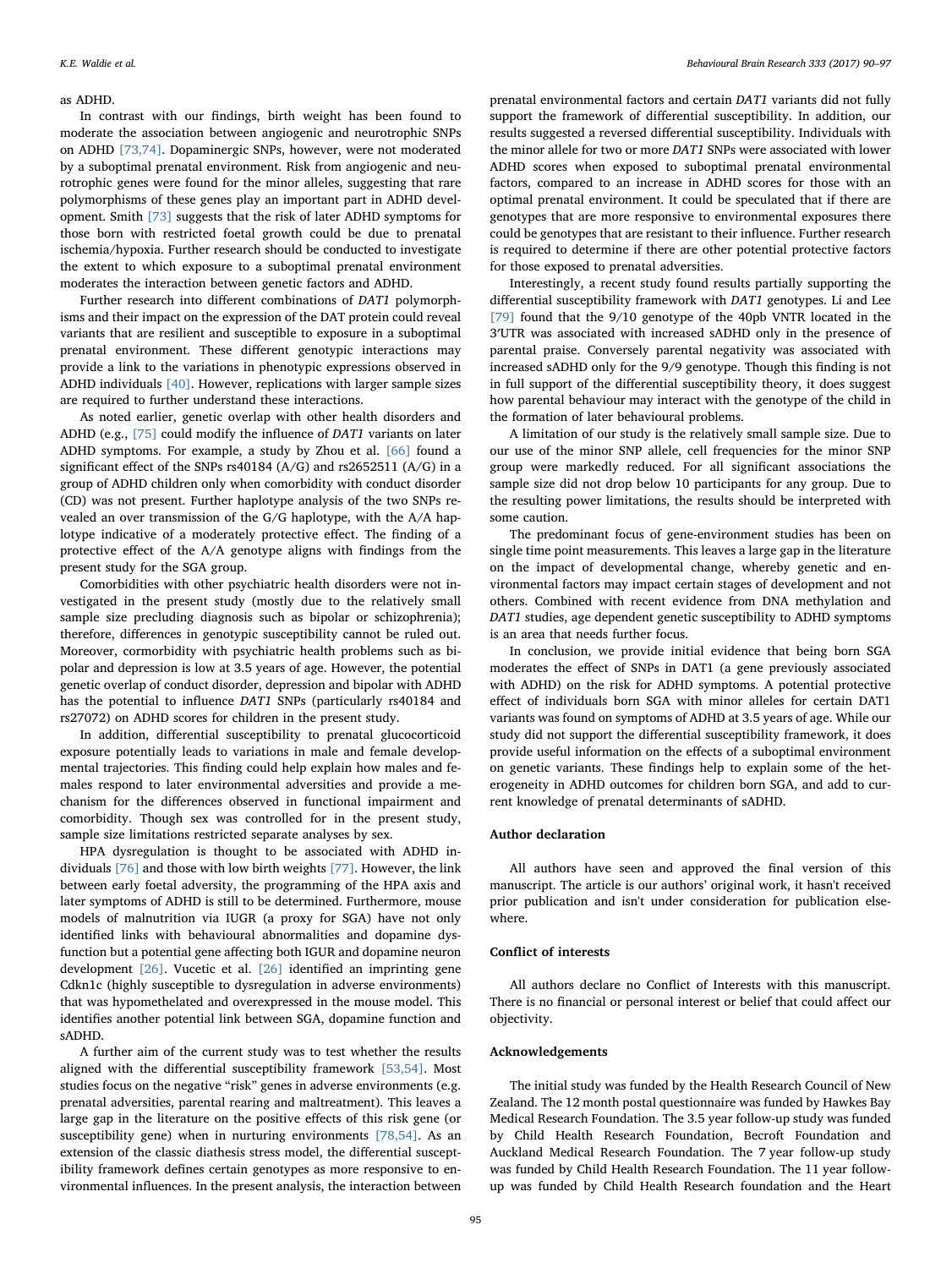Foundation. The genetic component of this study was funded by Child Health Research Foundation.

EA Mitchell and JMD Thompson are supported by Cure Kids. The 7 year follow-up study was conducted in the Children's Research Centre which is supported in part by the Starship Foundation and the Auckland District Health Board. We acknowledge the assistance of Gail Gillies, Barbara Rotherham and Helen Nagels for contacting or assessing the participants. We sincerely thank the parents and children for participating in this study.

#### References

- <span id="page-6-0"></span>[1] J.T. Nigg, B.J. Casey, An integrative theory of attention-deficit/hyperactivity disorder based on the cognitive and affective neurosciences, Dev. Psychopathol. 17 (2005) 785–806, [http://dx.doi.org/10.1017/S0954579405050376.](http://dx.doi.org/10.1017/S0954579405050376)
- <span id="page-6-1"></span>[2] [G. Polanczyk, M.S. de Lima, B.L. Horta, J. Biederman, L.A. Rohde, The worldwide](http://refhub.elsevier.com/S0166-4328(17)30773-8/sbref0010) [prevalence of ADHD: a systematic review and metaregression analysis, Am. J.](http://refhub.elsevier.com/S0166-4328(17)30773-8/sbref0010) [Psychiatry 164 \(6\) \(2007\) 942](http://refhub.elsevier.com/S0166-4328(17)30773-8/sbref0010)–948.
- <span id="page-6-2"></span>[3] [J. Lasky-Su, R.J.L. Anney, B.M. Neale, B. Franke, K. Zhou, S.V. Farone, Genome](http://refhub.elsevier.com/S0166-4328(17)30773-8/sbref0015)[wide association scan of the time to onset of attention de](http://refhub.elsevier.com/S0166-4328(17)30773-8/sbref0015)ficit hyperactivity disorder, [Am. J. Med. Genet. Part B 147B \(2008\) 1355](http://refhub.elsevier.com/S0166-4328(17)30773-8/sbref0015)–1358.
- <span id="page-6-3"></span>[4] E. Washbrook, C. Propper, K. Sayal, Pre-school hyperactivity/attention problems and educational outcomes in adolescence: prospective longitudinal study, Br. J. Psychiatry 203 (2013) 265–271, [http://dx.doi.org/10.1192/bjp.bp.112.123562.](http://dx.doi.org/10.1192/bjp.bp.112.123562)
- <span id="page-6-4"></span>[5] K. Langley, T. Fowler, T. Ford, A. Thapar, M. Bree, G. Harold, et al., Adolescent clinical outcomes for young people with attention-deficit hyperactivity disorder, Br. J. Psychiatry 196 (3) (2010) 235–240, [http://dx.doi.org/10.1192/bjp.bp.109.](http://dx.doi.org/10.1192/bjp.bp.109.066274) [066274.](http://dx.doi.org/10.1192/bjp.bp.109.066274)
- <span id="page-6-5"></span>[6] J.H. Satterfi[eld, A. Schell, A prospective study of hyperactive boys with conduct](http://refhub.elsevier.com/S0166-4328(17)30773-8/sbref0030) [problems and normal boys: adolescent and adult criminality, J. Am. Acad. Child](http://refhub.elsevier.com/S0166-4328(17)30773-8/sbref0030) [Adolesc. Psychiatry 36 \(1997\) 1726](http://refhub.elsevier.com/S0166-4328(17)30773-8/sbref0030)–1735.
- <span id="page-6-6"></span>[7] R. Barkley, M. Fischer, L. Smallish, K. Fletcher, Young adult outcome of hyperactive children: adaptive functioning in major life activities, J. Am. Acad. Child Adolesc. Psychiatry 45 (2) (2006) 192202, [http://dx.doi.org/10.1097/01.chi.0000189134.](http://dx.doi.org/10.1097/01.chi.0000189134.97436.e2) [97436.e2.](http://dx.doi.org/10.1097/01.chi.0000189134.97436.e2)
- <span id="page-6-7"></span>[8] D.M. Fergusson, L.J. Horwood, E.M. Ridler, Conduct and attentional problems in childhood and adolescence and later substance use, abuse and dependence: results of a 25 year longitudinal study, Drug Alcohol Depend. 88S (2007) 14–26, [http://dx.](http://dx.doi.org/10.1016/j.drugalcdep.2006.12.011) [doi.org/10.1016/j.drugalcdep.2006.12.011.](http://dx.doi.org/10.1016/j.drugalcdep.2006.12.011)
- <span id="page-6-8"></span>[9] [N.M. Grissom, T.M. Reyes, Gestational overgrowth and undergrowth a](http://refhub.elsevier.com/S0166-4328(17)30773-8/sbref0045)ffect neurodevelopment: similarities and diff[erences from behavior to epigenetics, Int. J. Dev.](http://refhub.elsevier.com/S0166-4328(17)30773-8/sbref0045) [Neurosci. 31 \(2013\) 406](http://refhub.elsevier.com/S0166-4328(17)30773-8/sbref0045)–414.
- <span id="page-6-9"></span>[10] [J.M. Thompson, E.A. Mitchell, B. Borman, Sex speci](http://refhub.elsevier.com/S0166-4328(17)30773-8/sbref0050)fic birthweight percentiles by [gestational age for New Zealand, N. Z. Med. J. 107 \(970\) \(1994\) 1](http://refhub.elsevier.com/S0166-4328(17)30773-8/sbref0050)–3.
- <span id="page-6-10"></span>[11] E. Pettersson, A. Sjölander, C. Almqvist, H. Anckarsäter, B. D'Onofrio, P. Lichtenstein, H. Larsson, Birth weight as an independent predictor of ADHD symptoms: a within-twin pair analysis, J. Child Psychol. Psychiatry 56 (4) (2014) 453–459, [http://dx.doi.org/10.1111/jcpp.12299.](http://dx.doi.org/10.1111/jcpp.12299)
- <span id="page-6-11"></span>[12] [N.H. Anderson, L.C. Sadler, A.W. Stewart, E.M. Fyfe, L.M.E. McCowan, Independent](http://refhub.elsevier.com/S0166-4328(17)30773-8/sbref0060) [risk factors for infants who are small for gestational age by customised birthweight](http://refhub.elsevier.com/S0166-4328(17)30773-8/sbref0060) [centiles in a multiethnic New Zealand population, Aust. N. Z. J. Obstet. Gynaecol.](http://refhub.elsevier.com/S0166-4328(17)30773-8/sbref0060) [533 \(2013\) 136](http://refhub.elsevier.com/S0166-4328(17)30773-8/sbref0060)–142.
- [13] N. Kozuki, J. Katz, S.C. LeClerq, S.K. Khatry, K.P. West, P. Christian, Risk factors and neonatal/infant mortality risk of small-for-gestational-age and preterm birth in rural Nepal, J. Maternal-Fetaland Neonatal Med. (2014) 1–7, [http://dx.doi.org/10.](http://dx.doi.org/10.3109/14767058.2014.941799) [3109/14767058.2014.941799.](http://dx.doi.org/10.3109/14767058.2014.941799)
- [14] L. McCowan, R.P. Horgan, Risk factors for small for gestational age infants, Best Pract. Res. Clin. Obstet. Gynaecol. 23 (2009) 779–793, [http://dx.doi.org/10.1016/](http://dx.doi.org/10.1016/j.bpobgyn.2009.06.003) [j.bpobgyn.2009.06.003.](http://dx.doi.org/10.1016/j.bpobgyn.2009.06.003)
- <span id="page-6-39"></span>[15] [J.M.D. Thompson, P.M. Clark, E. Robinson, D.M.O. Becroft, N.S. Pattison, et al.,](http://refhub.elsevier.com/S0166-4328(17)30773-8/sbref0075) [Risk factors for small-for-gestational-age babies: the auckland birthweight colla](http://refhub.elsevier.com/S0166-4328(17)30773-8/sbref0075)[borative study, J. Paediatr. Child Health 37 \(2001\) 369](http://refhub.elsevier.com/S0166-4328(17)30773-8/sbref0075)–375.
- <span id="page-6-12"></span>[16] [N.C. Brown, T.E. Inder, M.J. Bear, R.W. Hunt, P.J. Anderson, L.W. Doyle,](http://refhub.elsevier.com/S0166-4328(17)30773-8/sbref0080) [Neurobehavior at term and white and gray matter abnormalities in very preterm](http://refhub.elsevier.com/S0166-4328(17)30773-8/sbref0080) [infants, J. Pediatr. 155 \(2009\) 32](http://refhub.elsevier.com/S0166-4328(17)30773-8/sbref0080)–38.
- <span id="page-6-13"></span>[17] [P.A. Filipek, M. Semrud-Clikeman, R.J. Steingard, P.F. Renshaw, D.N. Kennedy,](http://refhub.elsevier.com/S0166-4328(17)30773-8/sbref0085) [J. Biederman, Volumetric MRI analysis comparing subjects having attention-de](http://refhub.elsevier.com/S0166-4328(17)30773-8/sbref0085)ficit [hyperactivity disorder with normal controls, Neurology 48 \(1997\) 589](http://refhub.elsevier.com/S0166-4328(17)30773-8/sbref0085)–601.
- <span id="page-6-14"></span>[18] [B.S. Peterson, A.W. Anderson, R. Ehrenkranz, L.H. Staib, M. Tageldin, L.R. Ment,](http://refhub.elsevier.com/S0166-4328(17)30773-8/sbref0090) [Regional brain volumes and their later neurodevelopmental correlates in term and](http://refhub.elsevier.com/S0166-4328(17)30773-8/sbref0090) [preterm infants, Pediatrics 111 \(2003\) 939](http://refhub.elsevier.com/S0166-4328(17)30773-8/sbref0090)–948.
- <span id="page-6-15"></span>[19] K. Linnet, K. Wisborg, E. Agerbo, N. Secher, P. Thomsen, T. Henriksen, Gestational age, birth weight, and the risk of hyperkinetic disorder, Arch. Dis. Child. 91 (8) (2006) 655–660, [http://dx.doi.org/10.1136/adc.2005.088872.](http://dx.doi.org/10.1136/adc.2005.088872)
- <span id="page-6-16"></span>[20] [D.R. Kim, T.L. Bale, C.N. Epperson, Prenatal programming of mental illness: current](http://refhub.elsevier.com/S0166-4328(17)30773-8/sbref0100) [understanding of relationship and mechanisms, Curr. Psychiatry Rep. 17 \(2\)](http://refhub.elsevier.com/S0166-4328(17)30773-8/sbref0100) [\(2015\) 5.](http://refhub.elsevier.com/S0166-4328(17)30773-8/sbref0100)
- <span id="page-6-17"></span>[21] S. McArthur, E. McHale, G.E. Gillies, The size and distribution of midbrain dopaminergic populations are permanently altered by perinatal glucocorticoid exposure in a sex- region- and time-specific manner, Neuropsychopharmacology 32 (7) (2007) 1462–1476, [http://dx.doi.org/10.1038/sj.npp.1301277.](http://dx.doi.org/10.1038/sj.npp.1301277)
- <span id="page-6-18"></span>[22] A.A. Palmer, A.S. Brown, D. Keegan, L.D. Siska, E. Susser, J. Rotrosen, P.D. Butler,

Prenatal protein deprivation alters dopamine-mediated behaviors and dopaminergic and glutamatergic receptor binding, Brain Res. 1237 (2008) 62–74, [http://](http://dx.doi.org/10.1016/j.brainres.2008.07.089) [dx.doi.org/10.1016/j.brainres.2008.07.089.](http://dx.doi.org/10.1016/j.brainres.2008.07.089)

- <span id="page-6-19"></span>[23] [J.M. Braun, R.S. Kahn, T. Froehlich, P. Auinger, B.P. Lanphear, Exposures to en](http://refhub.elsevier.com/S0166-4328(17)30773-8/sbref0115)vironmental toxicants and attention defi[cit hyperactivity disorder in U.S. children,](http://refhub.elsevier.com/S0166-4328(17)30773-8/sbref0115) [Environ. Health Perspect. 114 \(12\) \(2006\) 1904](http://refhub.elsevier.com/S0166-4328(17)30773-8/sbref0115)–1909.
- <span id="page-6-20"></span>[24] H.C. Brenhouse, J.L. Lukkes, S.L. Andersen, Early life adversity alters the developmental profiles of addiction-related prefrontal cortex circuitry, Brain Sci. 3 (2013) 143–158, [http://dx.doi.org/10.3390/brainsci3010143.](http://dx.doi.org/10.3390/brainsci3010143)
- <span id="page-6-21"></span>[25] [S. Johansson, M. Norman, L. Legnevall, Y. Dalmaz, H. Lagercrantz, M. Vanpee,](http://refhub.elsevier.com/S0166-4328(17)30773-8/sbref0125) [Increased catecholamines and heart rate in children with low birth weight: peri](http://refhub.elsevier.com/S0166-4328(17)30773-8/sbref0125)[natal contributions to sympathoadrenal overactivity, J. Intern. Med. 261 \(2007\)](http://refhub.elsevier.com/S0166-4328(17)30773-8/sbref0125) 480–[487.](http://refhub.elsevier.com/S0166-4328(17)30773-8/sbref0125)
- <span id="page-6-22"></span>[26] Z. Vucetic, K. Totoki, H. Schoch, K.W. Whitaker, T. Hill-Smith, I. Lucki, T.M. Reyes, Early life protein restriction alters dopamine circuitry, Neuroscience 168 (2010) 359–370, [http://dx.doi.org/10.1016/j.neuroscience.2010.04.010.](http://dx.doi.org/10.1016/j.neuroscience.2010.04.010)
- <span id="page-6-23"></span>[27] B. [Giros, M.G. Caron, Molecular characterization of the dopamine transporter,](http://refhub.elsevier.com/S0166-4328(17)30773-8/sbref0135) [Trends Pharmacol. Sci. 14 \(2\) \(1993\) 43](http://refhub.elsevier.com/S0166-4328(17)30773-8/sbref0135)–49.
- <span id="page-6-24"></span>[28] R. Vaughan, J. Foster, Mechanisms of dopamine transporter regulation in normal and disease states, Trends Pharmacol. Sci. 34 (9) (2013) 489–496, [http://dx.doi.](http://dx.doi.org/10.1016/j.tips.2013.07.005) [org/10.1016/j.tips.2013.07.005.](http://dx.doi.org/10.1016/j.tips.2013.07.005)
- <span id="page-6-25"></span>[29] [B.K. Madras, G.M. Miller, A.J. Fischman, The dopamine transporter: relevance to](http://refhub.elsevier.com/S0166-4328(17)30773-8/sbref0145) attention defi[cit hyperactivity disorder \(ADHD\), Behav. Brain Res. 130 \(2002\)](http://refhub.elsevier.com/S0166-4328(17)30773-8/sbref0145) 57–[63.](http://refhub.elsevier.com/S0166-4328(17)30773-8/sbref0145)
- <span id="page-6-26"></span>[30] [D.J. Vandenbergh, et al., Human dopamine transporter gene \(DAT1\) maps to](http://refhub.elsevier.com/S0166-4328(17)30773-8/sbref0150) [chromosome 5p15.3 and displays a VNTR, Genomics 14 \(4\) \(1992\) 1104](http://refhub.elsevier.com/S0166-4328(17)30773-8/sbref0150)–1106.
- <span id="page-6-27"></span>[31] [R.J. Mitchell, S. Howlett, L. Earl, et al., Distribution of the 3' VNTR polymorphism](http://refhub.elsevier.com/S0166-4328(17)30773-8/sbref0155) [in the human dopamine transporter gene in world populations, Hum. Biol. 72](http://refhub.elsevier.com/S0166-4328(17)30773-8/sbref0155) [\(2000\) 295](http://refhub.elsevier.com/S0166-4328(17)30773-8/sbref0155)–304.
- <span id="page-6-28"></span>[32] [E.H. Cook, M.A. Stein, M.D. Krasowski, N.J. Cox, D.M. Olkon, J.E. Kie](http://refhub.elsevier.com/S0166-4328(17)30773-8/sbref0160)ffer, [B.L. Leventhal, Association of attention-de](http://refhub.elsevier.com/S0166-4328(17)30773-8/sbref0160)ficit disorder and the dopamine trans[porter gene, Am. J. Hum. Genet. 56 \(1995\) 993](http://refhub.elsevier.com/S0166-4328(17)30773-8/sbref0160)–998.
- <span id="page-6-29"></span>[33] C.-K. Chen, S.-L. Chen, J. Mill, Y.-S. Huang, S.-K. Lin, S. Curran, et al., The dopamine transporter gene is associated with attention deficit hyperactivity disorder in a Taiwanese sample, Mol. Psychiatry 8 (4) (2003) 393–396, [http://dx.doi.org/10.](http://dx.doi.org/10.1038/sj.mp.4001238) [1038/sj.mp.4001238.](http://dx.doi.org/10.1038/sj.mp.4001238)
- [34] M. Gill, G. Daly, S. Heron, Z. Hawi, M. Fitzgerald, Confirmation of association between attention deficit hyperactivity disorder and a dopamine transporter polymorphism, Mol. Psychiatry 2 (4) (1997) 311–313, [http://dx.doi.org/10.1038/sj.](http://dx.doi.org/10.1038/sj.mp.4000290) [mp.4000290.](http://dx.doi.org/10.1038/sj.mp.4000290)
- <span id="page-6-30"></span>[35] K.M. Cornish, T. Manly, R. Savage, J. Swanson, D. Morisano, N. Butler, et al., Association of the dopamine transporter (DAT1) 10/10-repeat genotype with ADHD symptoms and response inhibition in a general population sample, Mol. Psychiatry 10 (7) (2005) 686–698, [http://dx.doi.org/10.1038/sj.mp.4001641.](http://dx.doi.org/10.1038/sj.mp.4001641)
- <span id="page-6-31"></span>[36] I.R. Gizer, C. Ficks, I.D. Waldman, Candidate gene studies of ADHD: a meta-analytic review, Hum. Genet. 126 (1) (2009) 51–90, [http://dx.doi.org/10.1007/s00439-](http://dx.doi.org/10.1007/s00439-009-0694-x) [009-0694-x.](http://dx.doi.org/10.1007/s00439-009-0694-x)
- <span id="page-6-32"></span>[37] B. Franke, A.A. Vasquez, S. Johansson, M. Hoogman, J. Romanos, A. Boreatti-Hümmer, et al., Multicenter analysis of the SLC6A3/DAT1 VNTR haplotype in persistent ADHD suggests differential involvement of the gene in childhood and persistent ADHD, Neuropsychopharmacology 35 (3) (2010) 656–664, [http://dx.](http://dx.doi.org/10.1038/npp.2009.170) [doi.org/10.1038/npp.2009.170.](http://dx.doi.org/10.1038/npp.2009.170)
- <span id="page-6-33"></span>[38] P. Asherson, K. Brookes, B. Franke, W. Chen, M. Gill, R.P. Ebstein, et al., Confirmation that a specific haplotype of the dopamine transporter gene is associated with combined-type ADHD, Am. J. Psychiatry 164 (4) (2007) 674–677, [http://dx.doi.org/10.1176/appi.ajp.164.4.674.](http://dx.doi.org/10.1176/appi.ajp.164.4.674)
- <span id="page-6-34"></span>[39] N.N.J. Rommelse, M.E. Altink, A. Arias-Vásquez, C.J.M. Buschgens, E. Fliers, S.V. Faraone, et al., A review and analysis of the relationship between neuropsychological measures and DAT1 in ADHD, Am. J. Med. Genet. Part B 147B (8) (2008) 1536–1546, [http://dx.doi.org/10.1002/ajmg.b.30848.](http://dx.doi.org/10.1002/ajmg.b.30848)
- <span id="page-6-35"></span>[40] E. Shumay, J.S. Fowler, N.D. Volkow, Genomic features of the human dopamine transporter gene and its potential epigenetic states: implications for phenotypic diversity, PLoS One 5 (2010) 1–17, [http://dx.doi.org/10.1371/journal.pone.](http://dx.doi.org/10.1371/journal.pone.0011067) [0011067.](http://dx.doi.org/10.1371/journal.pone.0011067)
- <span id="page-6-36"></span>[41] K. Brookes, X. Xu, W. Chen, K. Zhou, B. Neale, N. Lowe, et al., The analysis of 51 genes in DSM-IV combined type attention deficit hyperactivity disorder: association signals in DRD4, DAT1 and 16 other genes, Mol. Psychiatry 11 (2006) 934–953, [http://dx.doi.org/10.1038/sj.mp.4001869.](http://dx.doi.org/10.1038/sj.mp.4001869)
- [42] [K.-J. Brookes, J. Mill, C. Guindalini, S. Curran, X. Xu, J. Knight, et al., A common](http://refhub.elsevier.com/S0166-4328(17)30773-8/sbref0210) [haplotype of the dopamine transporter gene associated with attention-de](http://refhub.elsevier.com/S0166-4328(17)30773-8/sbref0210)ficit/hy[peractivity disorder and interacting with maternal use of alcohol during pregnancy,](http://refhub.elsevier.com/S0166-4328(17)30773-8/sbref0210) [Arch. Gen. Psychiatry 63 \(2006\) 74](http://refhub.elsevier.com/S0166-4328(17)30773-8/sbref0210)–81.
- [43] Z. Hawi, L. Kent, M. Hill, R.J.L. Anney, K.J. Brookes, E. Barry, et al., ADHD and DAT1: further evidence of paternal over-transmission of risk alleles and haplotype, Am. J. Med. Genet. Part B 153B (1) (2010) 97–102, [http://dx.doi.org/10.1002/](http://dx.doi.org/10.1002/ajmg.b.30960) [ajmg.b.30960.](http://dx.doi.org/10.1002/ajmg.b.30960)
- <span id="page-6-37"></span>[44] B. Albrecht, D. Brandeis, H. Sandersleben, L. Valko, H. Heinrich, X. Xu, et al., Genetics of preparation and response control in ADHD: the role of DRD4 and DAT1, J. Child Psychol. Psychiatry 55 (8) (2014) 914–923, [http://dx.doi.org/10.1111/](http://dx.doi.org/10.1111/jcpp.12212) [jcpp.12212.](http://dx.doi.org/10.1111/jcpp.12212)
- <span id="page-6-38"></span>[45] T.E. Moffitt, The new look of behavioral genetics in developmental psychopathology: gene-environment interplay in antisocial behaviors, Psychol. Bull. 131 (4) (2005) 533–554, [http://dx.doi.org/10.1037/0033-2909.131.4.533.](http://dx.doi.org/10.1037/0033-2909.131.4.533)
- [46] J. Nigg, M. Nikolas, S.A. Burt, Measured gene-by-environment interaction in relation to attention-deficit/hyperactivity disorder, J. Am. Acad. Child Adolesc. Psychiatry 49 (9) (2010) 863–873, [http://dx.doi.org/10.1016/j.jaac.2010.01.025.](http://dx.doi.org/10.1016/j.jaac.2010.01.025)